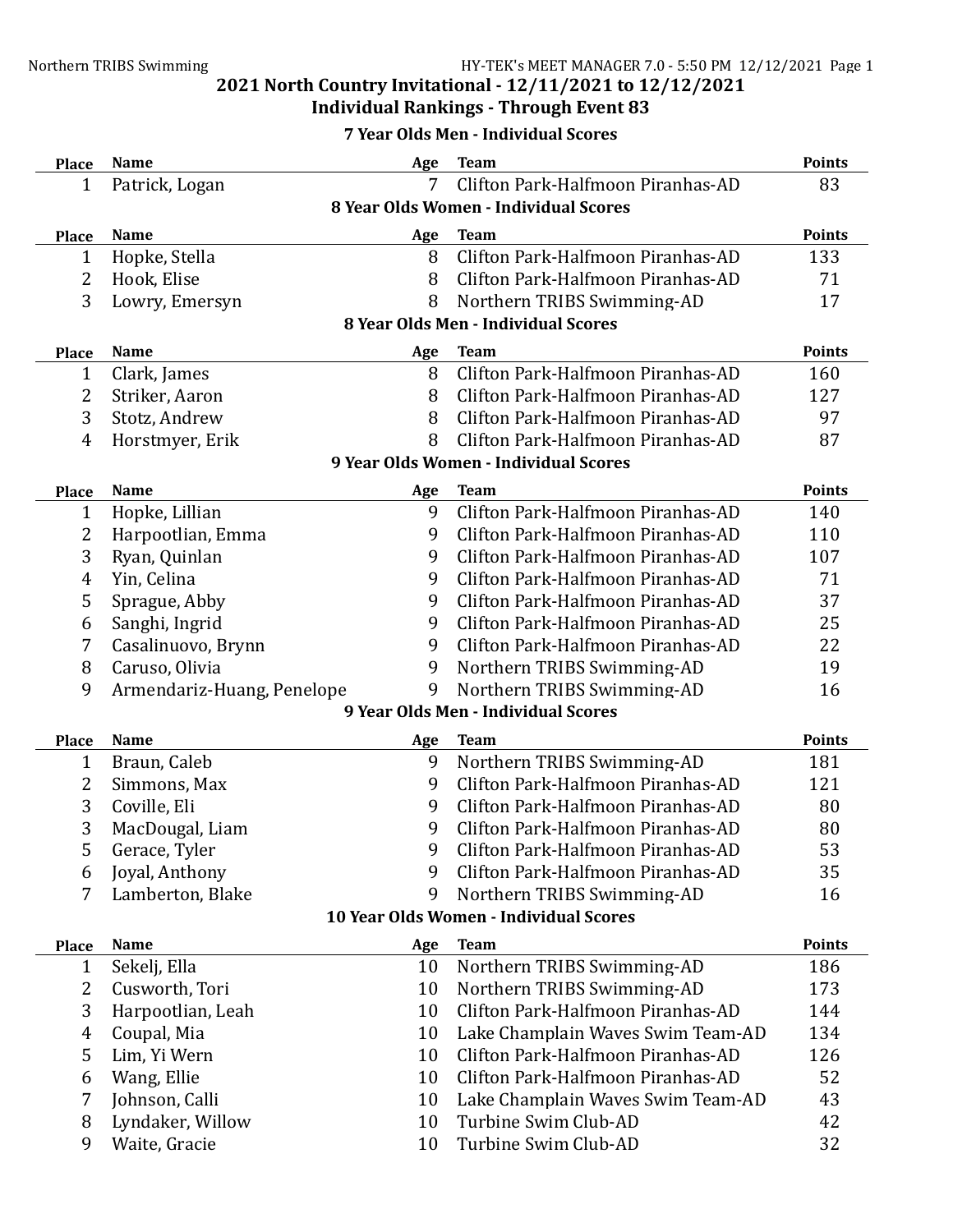## **2021 North Country Invitational - 12/11/2021 to 12/12/2021 Individual Rankings - Through Event 83**

| <b>Place</b>                           | <b>Name</b>                          | Age       | <b>Team</b>                                                                 | <b>Points</b>        |  |  |  |  |
|----------------------------------------|--------------------------------------|-----------|-----------------------------------------------------------------------------|----------------------|--|--|--|--|
| 10                                     | Brown, Abby                          | 10        | Lake Champlain Waves Swim Team-AD                                           | 25                   |  |  |  |  |
| 11                                     | Sabatini, Niccole                    | 10        | Northern TRIBS Swimming-AD                                                  | 21                   |  |  |  |  |
|                                        | 10 Year Olds Men - Individual Scores |           |                                                                             |                      |  |  |  |  |
| <b>Place</b>                           | <b>Name</b>                          | Age       | <b>Team</b>                                                                 | <b>Points</b>        |  |  |  |  |
| 1                                      | Hao, Daniel                          | 10        | Clifton Park-Halfmoon Piranhas-AD                                           | 157                  |  |  |  |  |
| 2                                      | Shao, Mark                           | 10        | Clifton Park-Halfmoon Piranhas-AD                                           | 127                  |  |  |  |  |
| 3                                      | Dureaghin, Dimitriy                  | 10        | Clifton Park-Halfmoon Piranhas-AD                                           | 120                  |  |  |  |  |
| 4                                      | Healey, Spencer                      | 10        | Clifton Park-Halfmoon Piranhas-AD                                           | 116                  |  |  |  |  |
| 5                                      | Stotz, Adam                          | 10        | Clifton Park-Halfmoon Piranhas-AD                                           | 113                  |  |  |  |  |
| 6                                      | Kannan, Vidhur                       | 10        | Clifton Park-Halfmoon Piranhas-AD                                           | 80                   |  |  |  |  |
| 7                                      | Ponomarov, Max                       | 10        | Clifton Park-Halfmoon Piranhas-AD                                           | 53                   |  |  |  |  |
| 8                                      | Brown, Lucas                         | 10        | Clifton Park-Halfmoon Piranhas-AD                                           | 43                   |  |  |  |  |
| 9                                      | Caruso, Rowan                        | 10        | Northern TRIBS Swimming-AD                                                  | 26                   |  |  |  |  |
|                                        |                                      |           | 11 Year Olds Women - Individual Scores                                      |                      |  |  |  |  |
| <b>Place</b>                           | <b>Name</b>                          | Age       | <b>Team</b>                                                                 | <b>Points</b>        |  |  |  |  |
| 1                                      | Wultsch-Fuller, Sonja                | 11        | Northern TRIBS Swimming-AD                                                  | 182                  |  |  |  |  |
| 1                                      | Braun, Julia                         | 11        | Northern TRIBS Swimming-AD                                                  | 182                  |  |  |  |  |
| 3                                      | Shao, Emma                           | 11        | Clifton Park-Halfmoon Piranhas-AD                                           | 160                  |  |  |  |  |
| $\overline{4}$                         | Cao, Aimee                           | 11        | Clifton Park-Halfmoon Piranhas-AD                                           | 102                  |  |  |  |  |
| 4                                      | Walmsley, Lauren                     | 11        | Clifton Park-Halfmoon Piranhas-AD                                           | 102                  |  |  |  |  |
| 6                                      | Cunningham, Isabelle                 | 11        | Clifton Park-Halfmoon Piranhas-AD                                           | 86                   |  |  |  |  |
| 7                                      | Wells, Austyn                        | 11        | Northern TRIBS Swimming-AD                                                  | 72                   |  |  |  |  |
| 8                                      | Eissenstat, Dilek                    | 11        | Northern TRIBS Swimming-AD                                                  | 36                   |  |  |  |  |
| 9                                      | Heins, Kate                          | 11        | Turbine Swim Club-AD                                                        | 34                   |  |  |  |  |
| 10                                     | Lyndaker, Azaliah                    | 11        | Turbine Swim Club-AD                                                        | 21                   |  |  |  |  |
| 11                                     | Moshier, Kinsley                     | 11        | Turbine Swim Club-AD                                                        | 6                    |  |  |  |  |
|                                        |                                      |           | 11 Year Olds Men - Individual Scores                                        |                      |  |  |  |  |
|                                        |                                      |           |                                                                             |                      |  |  |  |  |
| <b>Place</b>                           | <b>Name</b><br>Hansen, ShawnPaul     | Age<br>11 | <b>Team</b>                                                                 | <b>Points</b><br>141 |  |  |  |  |
| 1                                      |                                      |           | Lake Champlain Waves Swim Team-AD                                           |                      |  |  |  |  |
| 2                                      | Gerace, James                        | 11        | Clifton Park-Halfmoon Piranhas-AD                                           | 137                  |  |  |  |  |
| 3                                      | Yin, Brayden                         | 11        | Clifton Park-Halfmoon Piranhas-AD<br>12 Year Olds Women - Individual Scores | 125                  |  |  |  |  |
|                                        |                                      |           |                                                                             |                      |  |  |  |  |
| <b>Place</b>                           | <b>Name</b>                          | Age       | <b>Team</b>                                                                 | <b>Points</b>        |  |  |  |  |
| 1                                      | White, Nicole                        | 12        | Northern TRIBS Swimming-AD                                                  | 179                  |  |  |  |  |
| 2                                      | Redfern, Kaitlyn                     | 12        | Northern TRIBS Swimming-AD                                                  | 151                  |  |  |  |  |
| 3                                      | Cordick, Helena                      | 12        | Lake Champlain Waves Swim Team-AD                                           | 134                  |  |  |  |  |
| 4                                      | Lyndaker, Reyna                      | 12        | Turbine Swim Club-AD                                                        | 26                   |  |  |  |  |
|                                        |                                      |           | 12 Year Olds Men - Individual Scores                                        |                      |  |  |  |  |
| <b>Place</b>                           | <b>Name</b>                          | Age       | <b>Team</b>                                                                 | <b>Points</b>        |  |  |  |  |
| 1                                      | Lim, Yi Wei                          | 12        | Clifton Park-Halfmoon Piranhas-AD                                           | 140                  |  |  |  |  |
| 2                                      | Waite, Mason                         | 12        | Turbine Swim Club-AD                                                        | 111                  |  |  |  |  |
| 13 Year Olds Women - Individual Scores |                                      |           |                                                                             |                      |  |  |  |  |
| <b>Place</b>                           | <b>Name</b>                          | Age       | <b>Team</b>                                                                 | <b>Points</b>        |  |  |  |  |
| 1                                      | Manion, Annie                        | 13        | Lake Champlain Waves Swim Team-AD                                           | 118                  |  |  |  |  |
|                                        |                                      |           |                                                                             |                      |  |  |  |  |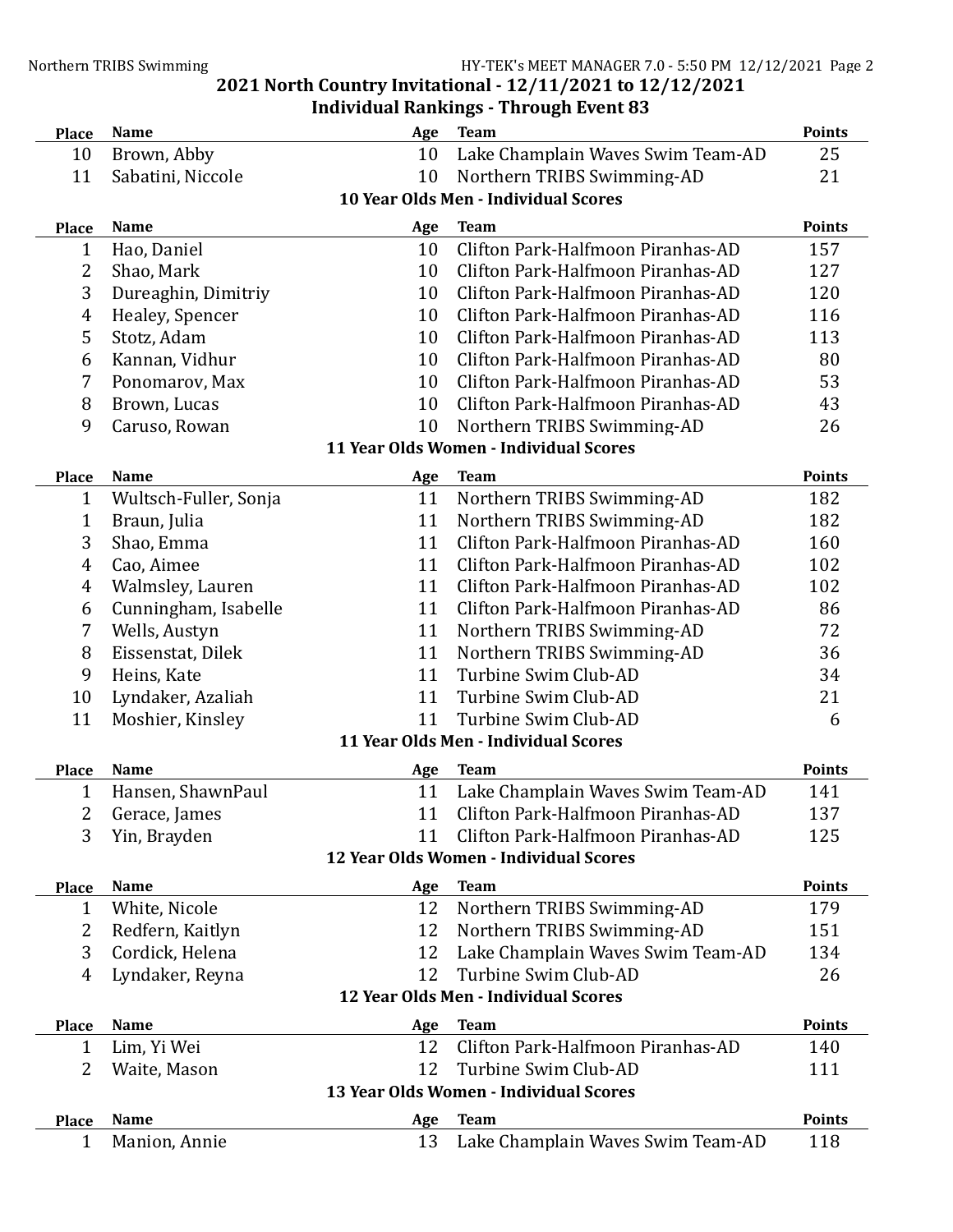#### **2021 North Country Invitational - 12/11/2021 to 12/12/2021 Individual Rankings - Through Event 83**

| <b>Place</b>                           | <b>Name</b>              | Age | <b>Team</b>                            | <b>Points</b> |  |  |
|----------------------------------------|--------------------------|-----|----------------------------------------|---------------|--|--|
| 2                                      | Haney, Cori              | 13  | Turbine Swim Club-AD                   | 75            |  |  |
| 3                                      | Turck, Jayden            | 13  | Turbine Swim Club-AD                   | 73            |  |  |
| 4                                      | Mero, Maddi              | 13  | Lake Champlain Waves Swim Team-AD      | 57            |  |  |
| 5                                      | Watkins, Marilla         | 13  | Turbine Swim Club-AD                   | 26            |  |  |
| 13 Year Olds Men - Individual Scores   |                          |     |                                        |               |  |  |
| <b>Place</b>                           | Name                     | Age | <b>Team</b>                            | <b>Points</b> |  |  |
| 1                                      | Sabatini, Adam           | 13  | Northern TRIBS Swimming-AD             | 129.50        |  |  |
| 2                                      | Murray, Logan            | 13  | Lake Champlain Waves Swim Team-AD      | 86            |  |  |
| 3                                      | Blauvelt, Ira            | 13  | Turbine Swim Club-AD                   | 75            |  |  |
|                                        |                          |     | 14 Year Olds Women - Individual Scores |               |  |  |
| Place                                  | Name                     | Age | <b>Team</b>                            | <b>Points</b> |  |  |
| $\mathbf{1}$                           | Braun, Gretchen          | 14  | Northern TRIBS Swimming-AD             | 240           |  |  |
| $\overline{2}$                         | Worthley, Hannah         | 14  | Northern TRIBS Swimming-AD             | 177           |  |  |
| 3                                      | Sanderson, Skyler        | 14  | Northern TRIBS Swimming-AD             | 172           |  |  |
| 4                                      | Stuntz, Alexis           | 14  | Northern TRIBS Swimming-AD             | 98            |  |  |
| 5                                      | Kabeli, Sophie           | 14  | unattached-NE                          | 95            |  |  |
| 6                                      | coupal, Allie            | 14  | Lake Champlain Waves Swim Team-AD      | 75            |  |  |
| 7                                      | coupal, Gracie           | 14  | Lake Champlain Waves Swim Team-AD      | 62            |  |  |
| 8                                      | Hukovic, Angiolina       | 14  | Northern TRIBS Swimming-AD             | 10            |  |  |
|                                        |                          |     | 14 Year Olds Men - Individual Scores   |               |  |  |
| <b>Place</b>                           | <b>Name</b>              | Age | <b>Team</b>                            | <b>Points</b> |  |  |
| $\mathbf{1}$                           | Hagadorn, Patrick        | 14  | Lake Champlain Waves Swim Team-AD      | 125           |  |  |
| 2                                      | Perras, Alix             | 14  | Lake Champlain Waves Swim Team-AD      | 120           |  |  |
| 3                                      | Armendariz-Huang, Daniel | 14  | Northern TRIBS Swimming-AD             | 115.50        |  |  |
| 4                                      | Hukovic, Dino            | 14  | Northern TRIBS Swimming-AD             | 26            |  |  |
|                                        |                          |     | 15 Year Olds Women - Individual Scores |               |  |  |
| <b>Place</b>                           | <b>Name</b>              | Age | <b>Team</b>                            | <b>Points</b> |  |  |
| $\mathbf{1}$                           | Thompson, Hailey         | 15  | Northern TRIBS Swimming-AD             | 145           |  |  |
| 2                                      | Bellinger, Ella          | 15  | Northern TRIBS Swimming-AD             | 135           |  |  |
| 3                                      | Silver, Marissa          | 15  | Lake Champlain Waves Swim Team-AD      | 46            |  |  |
| 4                                      | Thomas, Maya             | 15  | Northern TRIBS Swimming-AD             | 40            |  |  |
| 5                                      | Fuller, Kasey            | 15  | Lake Champlain Waves Swim Team-AD      | 36            |  |  |
|                                        |                          |     | 16 Year Olds Women - Individual Scores |               |  |  |
| <b>Place</b>                           | <b>Name</b>              | Age | <b>Team</b>                            | <b>Points</b> |  |  |
| 1                                      | Hathaway, Alexis         | 16  | Lake Champlain Waves Swim Team-AD      | 136           |  |  |
| 2                                      | Litts, Abby              | 16  | Turbine Swim Club-AD                   | 38            |  |  |
| 3                                      | Massaro, Maya            | 16  | Lake Champlain Waves Swim Team-AD      | 36            |  |  |
|                                        |                          |     | 16 Year Olds Men - Individual Scores   |               |  |  |
| <b>Place</b>                           | <b>Name</b>              | Age | <b>Team</b>                            | <b>Points</b> |  |  |
| $\mathbf{1}$                           | Braun, Seth              | 16  | Northern TRIBS Swimming-AD             | 240           |  |  |
| 17 Year Olds Women - Individual Scores |                          |     |                                        |               |  |  |
| <b>Place</b>                           | <b>Name</b>              | Age | <b>Team</b>                            | <b>Points</b> |  |  |
| $\mathbf{1}$                           | Lufkin, Sina             | 17  | Northern TRIBS Swimming-AD             | 53            |  |  |
|                                        |                          |     | 17 Year Olds Men - Individual Scores   |               |  |  |